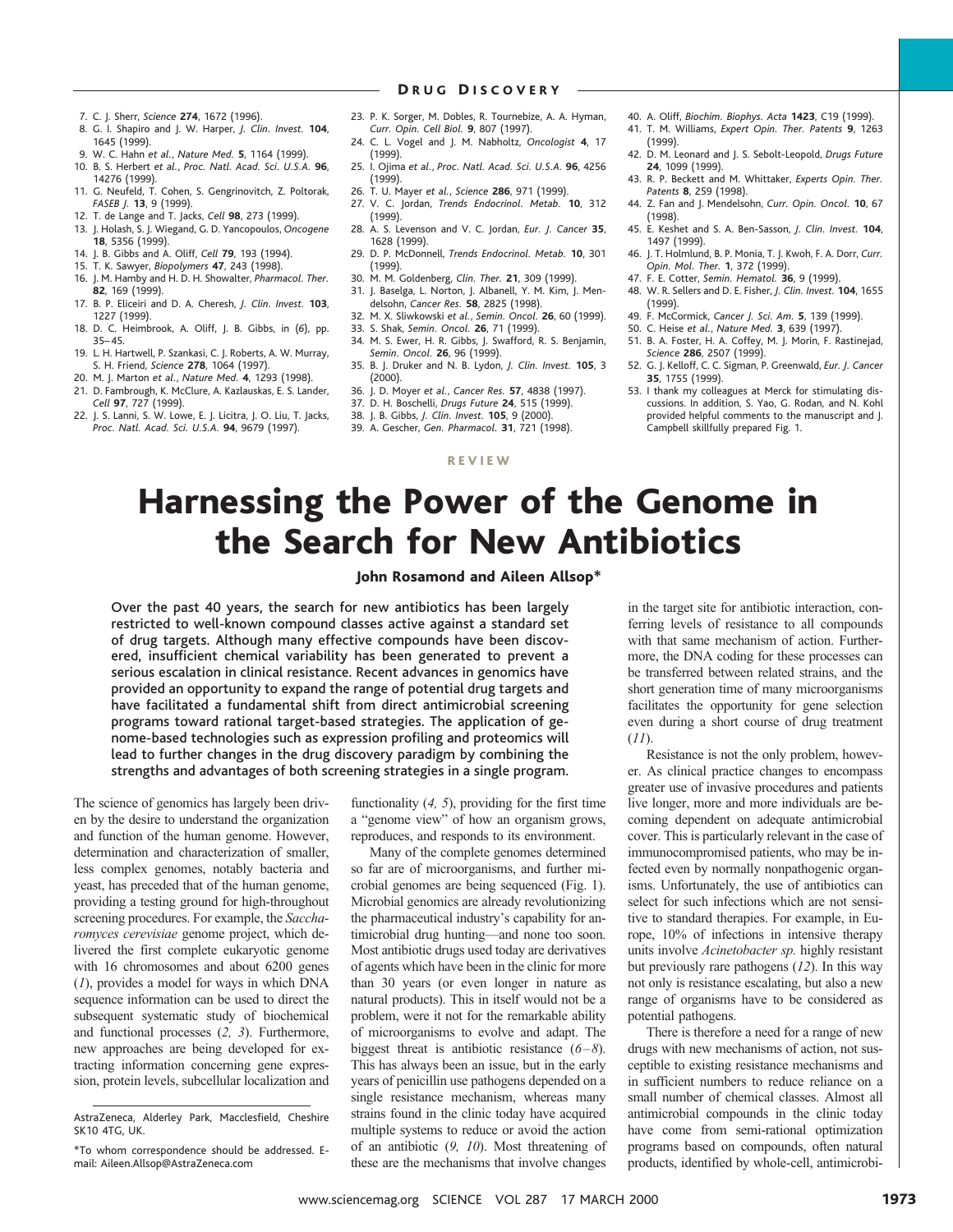### DRUG DISCOVERY

al screening. In the past 10 years, pharmaceutical research has concentrated on more selective approaches in searching for novel antibiotics, using target-based technology. This involves screening for inhibitors of a specific biochemical reaction or intermolecular interaction (the drug target) as a means of identifying compounds with pharmaceutical potential. Antimicrobial targets therefore should be required for at least microbial growth and preferably cell survival.

The overall advantages of the target-based strategies are obvious (Table 1), and target selection can be greatly enhanced by the information generated from microbial genomics. Furthermore the latest technologies based upon genomic information are creating new opportunities in the search for more effective antibiotic drugs, for example gene expression analysis is currently being used in two separate areas: (i) investigation of the importance of specific genes in defined tissues and organs during the course of a real infection (rather than artificial, laboratory conditions) and (ii) functional analysis, which involves exploring the consequences of impairing specific functions, in terms of expression of other genes.

The desire to identify genes associated with pathogenic processes has resulted in the development of at least three different approaches— IVET, DFI, and STM—which have all been used in this context (*13*) because they each



**Fig. 1.** *Streptomyces coelicolor* colonies with aerial mycelium and spores. A collaboration between the Sanger Centre and D. Hopwood of the John Innes Centre aims at sequencing the chromosome of this organism by 2001. The area of the picture represents about 2 cm by 3 cm. The blue haloes around the colonies are secreted actinorhodin, an antibiotic not used clinically. Actinorhodin is blue under alkaline conditions and red under acidic conditions. It is a polyketide made by multiple condensations of acetate by a Type II polyketide synthase. Photo provided by D. Hopwood, John provide a different quality of information. IVET (in vivo expression technology) is designed to identify genes specifically induced during an infection and can be used to generate temporal information (*14*); DFI (differential fluoresence induction) uncouples metabolic requirements from selection parameters, thus focusing on infection specific processes, whereas STM (signature-tagged mutagenesis) identifies genes required for the establishment and maintenance of an infection (*15*). In addition isolating bacterial mRNA sequences directly from infected tissues and amplifying them by RT-PCR is proving a useful tool in understanding bacterial gene expression during a real infections (*16*).

All mRNA-based approaches suffer from the well-known technical problems associated with isolating these molecules from bacteria, but a number of groups have solved these difficulties sufficiently to determine meaningful information (*17*). However the importance of pathogenicity data to the drughunting process remains to be established. Such information may certainly highlight new mechanisms by which bacteria react to their host, but it remains to be shown that such mechanisms can be developed into viable therapeutic intervention strategies.

There are some early examples for the use of gene expression profiling (microarray) in

microbes which suggest that this application can be used to complement the search for antibiotics (*17*). In particular, the ability to investigate the mechanism by which a compound kills a cell and to compare this data with the effects of mutation in target genes could prove extremely valuable, as will be discussed later.

Having selected a target, whether essential to cell survival or important for establishing pathogenic growth, the next stage of the process is to identify compounds. Drug-hunting usually involves high through-put screening of compound banks, analysis of hits and rapid expansion of active chemical series to establish true lead compounds with antimicrobial activity (Fig. 2). Alternatively, rational design guided by structural information can lead to the same outcome. Initial exploration of chemical space is focused on increasing potency, as measured by target interaction. Lead optimization then methodically selects for improvements in drugassociated properties, such as antimicrobial activity, spectrum, bioavailability, and pharmacokinetics, until development candidates are identified. It is particularly important that from the outset that the relationship between inhibition of the biochemical target and antimicrobial action is established, if these properties are not related optimization can easily lead to toxic or ineffective compounds. Even with state-of-the-

**Table 1.** Comparison of the screening strategies for novel antimicrobial compounds.

| Whole-cell screening<br>(looking directly for compounds which kill<br>microorganisms)                                                                                                    |                                                                                                                |                                                                                                                                                                                                                          | Target-based screening<br>(looking for biochemical inhibitors)                                                                 |
|------------------------------------------------------------------------------------------------------------------------------------------------------------------------------------------|----------------------------------------------------------------------------------------------------------------|--------------------------------------------------------------------------------------------------------------------------------------------------------------------------------------------------------------------------|--------------------------------------------------------------------------------------------------------------------------------|
| Advantages                                                                                                                                                                               |                                                                                                                |                                                                                                                                                                                                                          |                                                                                                                                |
| Selection for compounds which penetrate cells<br>Antimicrobial properties established<br>Highly reproducible<br>Has been used successfully historically                                  |                                                                                                                | More sensitive (can detect weak or poorly<br>penetrating compounds suitable for chemical<br>optimization)<br>Easy screening<br>Different approach<br>Can target new areas of biology<br>Facilitates rational drug design |                                                                                                                                |
| <b>Disadvantages</b>                                                                                                                                                                     |                                                                                                                |                                                                                                                                                                                                                          |                                                                                                                                |
| Insensitive<br>Most active compounds are toxic<br>No rational basis for compound<br>optimization (target unknown)<br>Mixed mechanisms of action<br>In recent years has failed to deliver |                                                                                                                | Need to turn an in vitro inhibitor into an<br>antibacterial drug (complicated by penetration<br>issues)<br>Genetic validation of targets (by gene<br>knockout or reduced expression) can be<br>misleading                |                                                                                                                                |
|                                                                                                                                                                                          |                                                                                                                |                                                                                                                                                                                                                          |                                                                                                                                |
|                                                                                                                                                                                          | Target Selection $\rightarrow$ Lead Identification $\rightarrow$ Lead Optimization                             |                                                                                                                                                                                                                          |                                                                                                                                |
| ·Identification of<br>potential targets<br>•Target verification<br>•Target Selection                                                                                                     | •Screen development<br>•High-throughput screening<br>•Secondary assays/MOA<br>$\cdot$ Hits $\rightarrow$ Leads |                                                                                                                                                                                                                          | •Lead explosion/<br>optimization<br><b>Drug</b><br>Candidates<br>•Potency in disease<br>•Pharmacokinetics<br>•Early toxicology |

Innes Centre. **Fig. 2.** The drug hunting process. MOA, mechanism of action.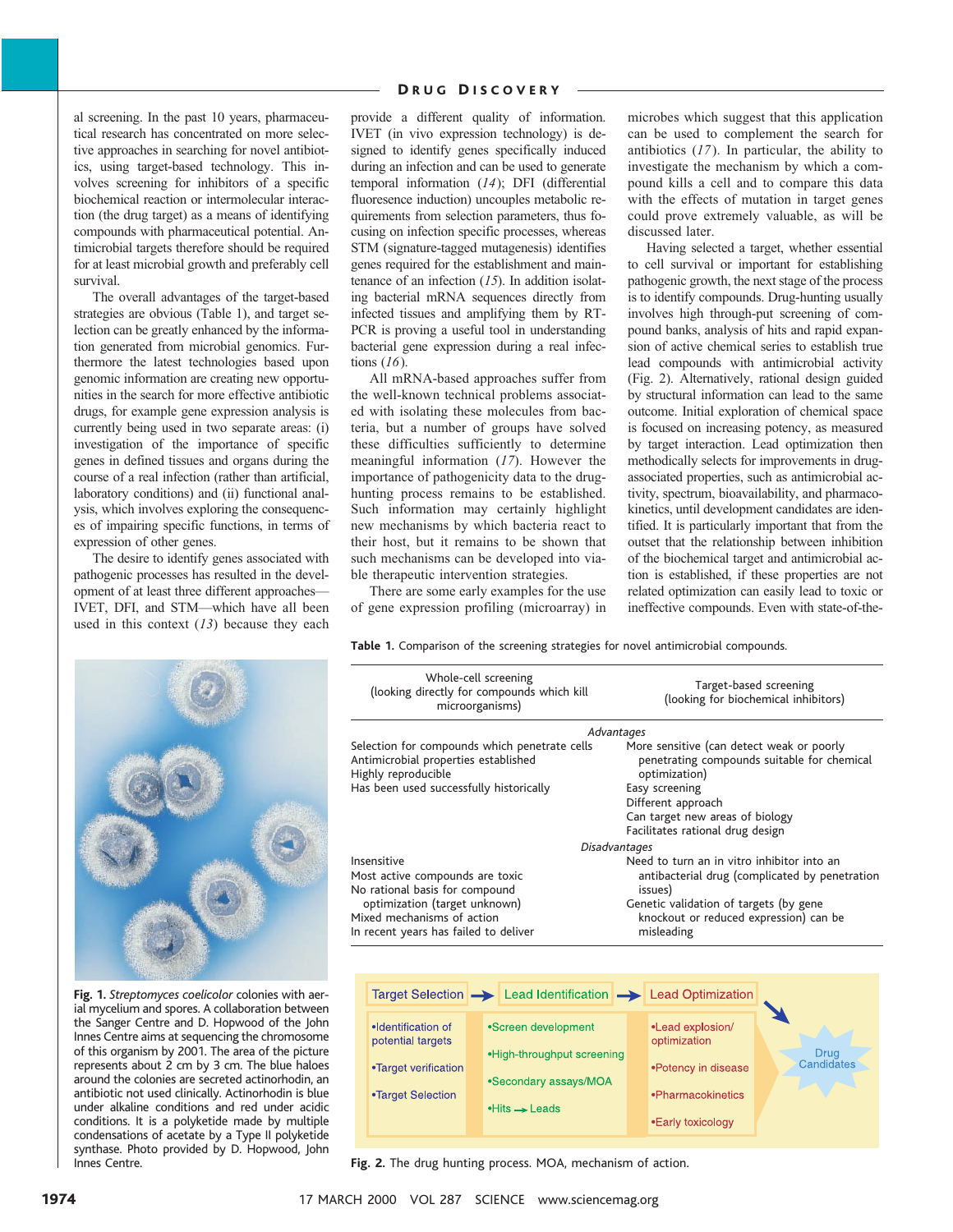art chemical technologies such as combinatorial chemistry or multiple parallel synthesis (*18*), chemical diversity cannot always deliver the desired compound profile and failure is a constant risk.

# **Microbial Genomics and Target Selection**

Until recently, the major barrier to target-based screening was the small number of potential targets which was limited by the number of cloned and characterized genes. This barrier has in effect been removed as a consequence of the comprehensive genome sequencing projects. Since the publication of the complete yeast genome sequence (*1*), more than 20 other complete genome sequences have been determined, and all but two of these are genomes of model or pathogenic bacteria. Consequently, all genes in these organisms are now available as potential targets and can be prioritized on the basis of various user-defined criteria. For example, ideal antimicrobial targets should be essential to microbial cell survival, highly conserved in a range of pathogens, and absent or radically different in humans.

Usually, another essential requirement of a target is an understanding of the function of the gene product, ideally at the level of its biochemical activity. Genome sequence comparison using any one of a number of bioinformatic platforms conventionally allows the assignment of a function to a gene identified through DNA sequencing via similarity to a characterized protein, involving linear comparisons of DNA and protein sequences (*19*). This has several limitations, most notably the inability to assign function to proteins that lack an obvious homolog, and establishing the functional relationship between weakly related proteins. Consequently, a significant proportion of each complete genome is functionally unannotated.

#### DRUG DISCOVERY

Recently however, two new computational methods have been described that infer protein function on the basis of properties other than amino-acid sequence similarity (*20, 21*). These methods make use of both theoretical prediction (phylogeny and domain fusion) and experimental data (expression profiles) to identify functional linkages between proteins. The usefulness of these approaches has been demonstrated by the assignment of a general function to about half of the 2500 uncharacterized yeast proteins. The use of domain fusion analysis alone, however, in analysis of bacterial genomes may be more limited. The number and accuracy of these methods will be improved as further complete genome sequences are released. Ultimately, these methods will be superseded by direct comparison of three-dimensional (3D) protein structures, because the function of a protein is more directly a consequence of its shape than its sequence. Although relatively few structures are currently available, the rate of structure determination has increased dramatically, and current structural genomics projects will impact significantly in this area by providing sufficient information to allow most other protein sequences to be modeled accurately (*22*).

A computational process similar to that used for the annotation of genome sequences by simultaneous comparison can be used to identify candidate targets within the genome and prioritize them for antimicrobial screening. For broadspectrum agents, for example, bioinformatic analysis of genome sequences can be used to identify proteins that are highly conserved in the appropriate range of pathogens associated with a particular clinical indication. This relies on the assumption that proteins with highly conserved amino-acid sequences will have more closely related 3D structures than will proteins with relatively dissimilar primary sequences. This becomes even more important when the same



**Fig. 3.** An example of a target identification cascade for a respiratory tract antibacterial drug. Among the 18 known essential targets are the molecular targets of both the quinolone and macrolide antibiotics. These established drug classes are known to have the desired antimicrobial spectrum.

bioinformatic tools are used to identify highly conserved bacterial genes that lack a close human counterpart. Clearly, such a comparison will be incomplete until a full human genome sequence is available, but the current, rapidly expanding human sequence databases already provide valuable analyses. Comparative genomics therefore provides, through simple computational analysis, a list of potential targets with useful bacterial spectrum and possible selectivity over humans (Fig. 3) (*23*).

In addition to highly conserved targets which offer the opportunity to develop broad spectrum antibiotics, comparison of microbial genome sequences has also shown that a significant proportion of each genome encodes proteins that are functionally unknown, some of which are specific to that organism (*1*). These provide the opportunity to develop antibiotics with a high degree of specificity for a single organism (or a small set of related bacterial species) such as *Mycobacterium tuberculosis* or *Helicobacter pylori*. Such narrow specificity potentially offers long-term benefits by reducing problems arising from cross resistance. However, there are two significant limitations to this. First, most of these genes are unannotated and have no known or obvious function, making it difficult to progress target-based screens. Second, there are currently no rapid, accurate, and sensitive tools to identify the specific causative agent for many infections. However, organism-specific genes may not only provide the potential targets for novel therapeutic agents but also the principal components of rapid, PCR-based diagnostic tools (*24*). This potential will undoubtedly be realized in the near future.

# **Microbial Genomics and Drug Discovery**

As well as defining the genetic complement of the cell, the complete genome sequence of an organism provides the opportunity to investigate the biology of that organism. Transcript profiling using DNA microarrays provides a rapid and systematic method for the highthroughput analysis of gene expression at the level of the whole genome (*25, 26*), providing a specific analysis of expression of each individual gene monitored by mRNA concentrations. From the perspective of drug discovery, the patterns generated from the parallel analysis of all genes in an organism using microarrays can give clues to the function of previously uncharacterized genes (target identification), as well as providing information about cellular responses to treatments with small inhibitor molecules (mechanism of action studies at all discovery phases). If microarrays can identify reproducible and statistically significant changes in global gene expression, this information would significantly streamline most phases of drug discovery and development. Several recent lines of evidence support the view that